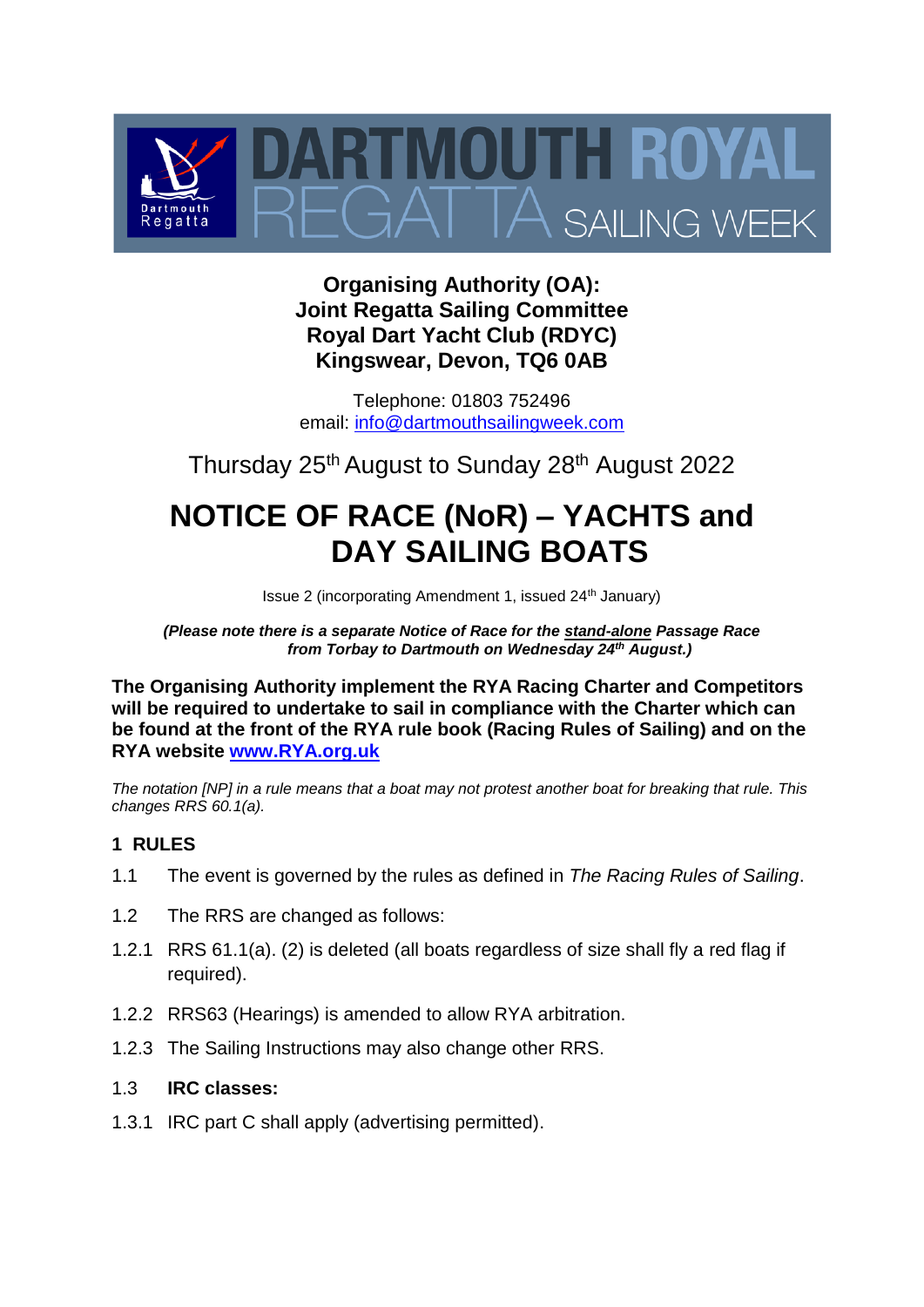- 1.3.2 In accordance with IRC Rule 11 the following are changed:
	- (a) IRC Rule 15.1 is modified: RRS 52 shall apply except as follows:

Stored power (auto pilots) for steering may be used in the Two Handed class (IRC rule 15.2 refers). This changes RRS 52 for the Two Handed IRC class only.

- (b) IRC Rule 21.1.5 (e) is amended to "Only one mainsail may be used for the duration of the event, unless in exceptional circumstances, written permission is granted by the OA"
- (c) IRC non spinnaker ratings shall not be used. (IRC rule 8.6 refers.)
- (d) IRC Rule 22.4 shall not apply; there will be no limitations on crew number or weight, except in the Two Handed class.
- (e) Short Handed Ratings may be used for the Two Handed class. (IRC rule 8.2.1 refers.)

#### 1.4 **One Design classes:**

- 1.4.1 One Design classes racing for their own prizes and/or trophies as a separate class shall comply fully with their class rules (or as changed in compliance with RRS87).
- 1.4.2 Where crew weight or other checks are required, the class association shall be fully responsible for the implementation of these.
- 1.5 **National Squib class:** Rule C.10.2(b) shall apply, except that either spinnaker may be used, but only one spinnaker may be used in an individual race. (Change agreed by the Class Association in compliance with RRS 87.)

#### 1.6 [NP][DP] **Boat identification:**

*Advisory note: Race Committees may protest boats for failure to comply with the RRS Appendix G and the associated RYA prescription.*

- 1.6.1 In the event of damage to a sail during the event, if it is necessary to use a replacement sail with numbers differing from the boats entry, the permission of the Race Committee shall be obtained prior to starting the race in which it may be used.
- 1.6.2 Boats permitted by their class rules to not have sail numbers on their spinnaker or gennaker are required to display a number dodger or hull number on both sides of the boat, in such a way as to be visible to the race committee when sailing downwind. The specification of the numerals and suffix letters shall be the same as those required by RRS appendix G1.2. The number does not need to include national letters.
- 1.6.3 All boats, except National Squibs, will be required to display a pennant according to their division or class on their backstay (or by any other means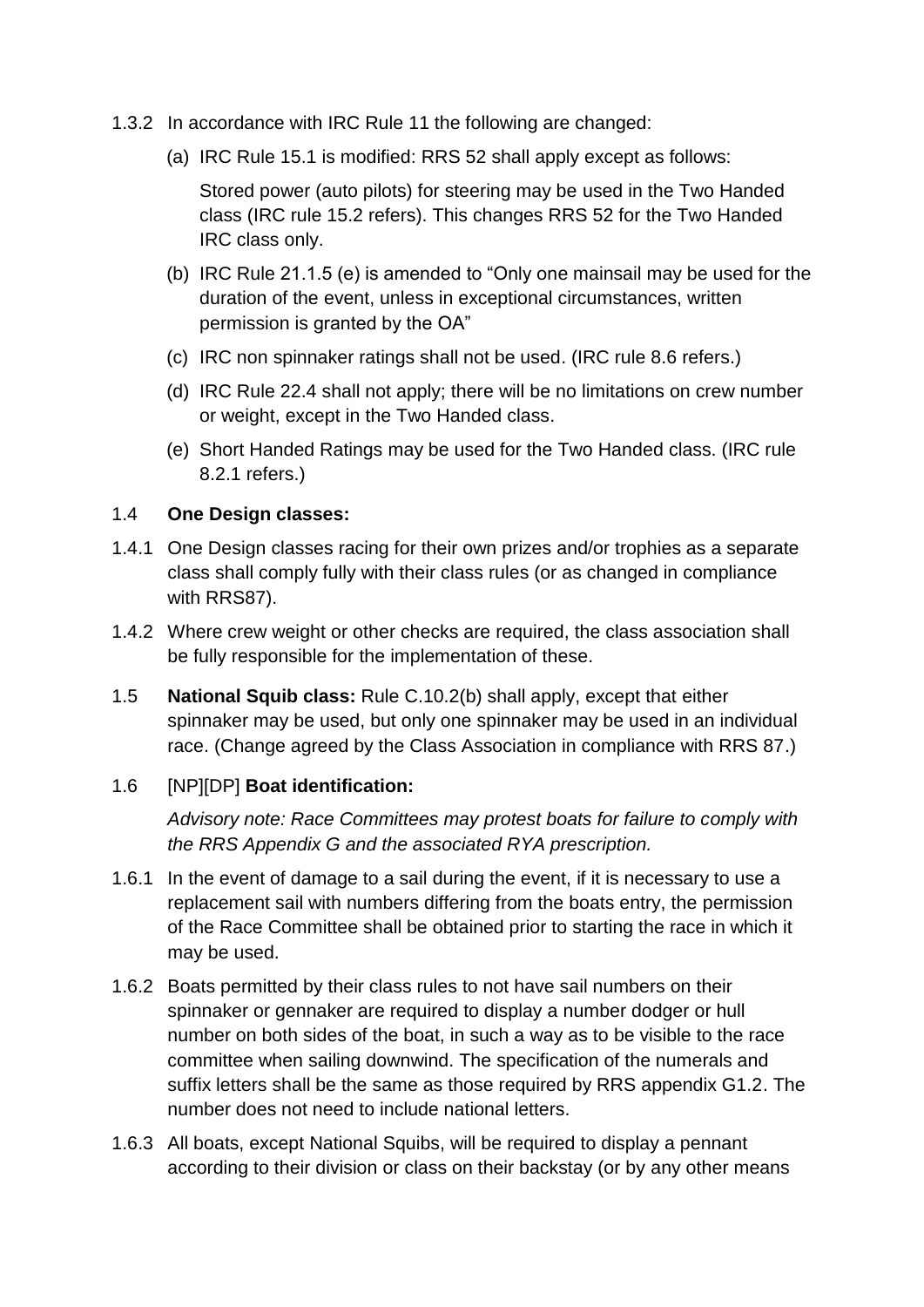near the stern of the boat, if a backstay is not available), at a height and of a size consistent with the type of boat. The Sailing Instruction Addendum (see NoR 2) will contain a detailed list of pennants from the following range:

| Class      | International Numeral Pennant range |
|------------|-------------------------------------|
| <b>IRC</b> | 0 to 4                              |
| Cruiser    | $5$ to $8$                          |
| Day-boat   |                                     |

## 1.7 [NP] **Safety Regulations:**

- 1.7.1 Boats shall comply with World Sailing Offshore Special Regulations, Appendix B for Inshore Racing with the following exceptions: National Squib and Dayboat classes shall only comply with the portable equipment section of the same regulations, except they are not required to carry a lifebuoy and drogue.
- 1.7.2 RRS 40.1 applies at all times when afloat to competitors in the National Squib and Day-boat classes.

## **2 SAILING INSTRUCTIONS**

Sailing instructions, excluding divisions of classes, allocation to course areas, class flags, starting sequences, and instructions specific to the Bay Race will be downloadable (and printable) from 15<sup>th</sup> August at [www.dartmouthsailingweek.com/Race-documents.](http://www.dartmouthsailingweek.com/Race-documents) The official booklet containing the Sailing Instructions (and other useful information) will be available on Monday 22<sup>nd</sup> August at RDYC, together with addendums giving the above excluded details. The addendums will also be available online at the same time. Any amendments after this time will be posted on the online official notice board and signalled by flag L displayed at RDYC and Darthaven Marina.

# **3 COMMUNICATION**

*Important Advisory Note: It is hoped the majority of entrants can access the internet during the event via a mobile device or other means. Any prospective entrant who is unable to do so should contact the OA at the earliest opportunity.*

3.1 The event will be available on the Racing Rules of Sailing App **1** for mobile phones and tablets. The website version of the App will be accessible via [www.dartmouthsailingweek.com/noticeboard.](http://www.dartmouthsailingweek.com/noticeboard)

*Advisory Note: More information about the above App and its use can be found at [www.dartmouthsailingweek.com/single/MobileApp.](http://www.dartmouthsailingweek.com/single/MobileApp)*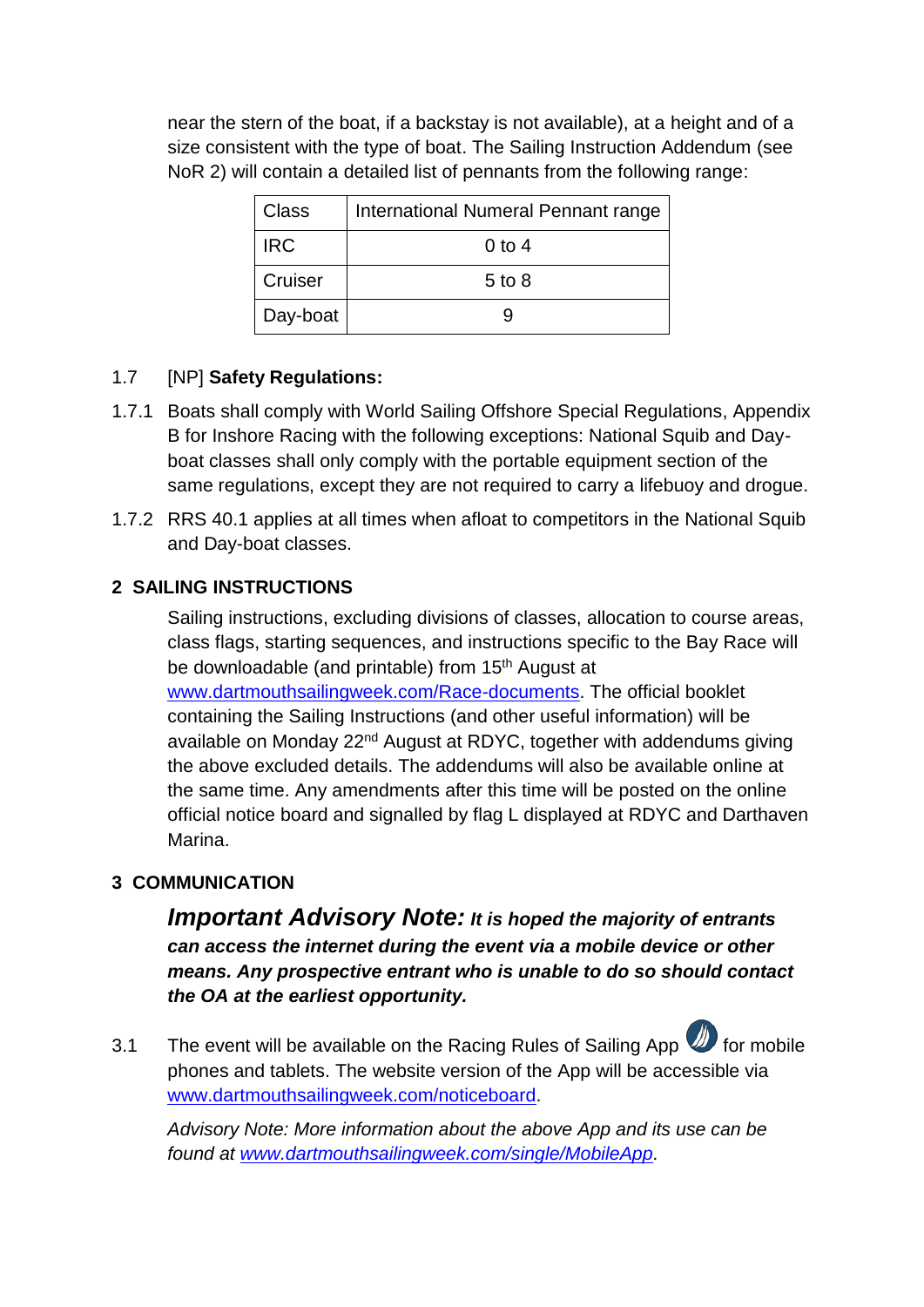- 3.2 The online official notice board will available on the above App and website from 15<sup>th</sup> August.
- 3.3 [DP] All boats shall carry a Marine VHF radio.
- 3.4 On the water, the race committee will make broadcasts to competitors on VHF channels 37A (M1), 72 and 77. The channel for a particular course area will be stated in the SI addendum.
- 3.5 [DP] While racing from the first warning signal until the end of the last race of the day, except in an emergency, a boat shall not make voice or data transmissions and shall not receive voice or data communication that is not available to all boats. Any competitor transmissions on channels 37A, 72 and 77 shall be limited to those pertaining to the race(s) taking place at the time.

#### **4 ELIGIBILITY AND ENTRY**

- 4.1 The event is open to all boats under 20m LOA.
- 4.2 The skipper of the boat shall have a minimum age of 18 years at the time of the event.

#### 4.3 **Classes:**

4.3.1 Proposed classes are defined as follows:

| <b>Class</b>              | <b>Definition</b>                                                                                         | Time<br>correction Divisions<br>system |                                                | Entry as:                                      |
|---------------------------|-----------------------------------------------------------------------------------------------------------|----------------------------------------|------------------------------------------------|------------------------------------------------|
| <b>IRC</b>                | Boats holding an IRC 2022<br>certificate                                                                  | <b>IRC</b>                             | <b>Divisions</b><br>subject to<br>entries      | <b>IRC</b>                                     |
| <b>IRC Two</b><br>Handed  | Boats holding an IRC 2022<br>certificate (or Short Handed<br>certificate) and sailing with two<br>crew*** | <b>IRC</b>                             | <b>Divisions</b><br>subject to<br>entries      | <b>IRC 2H</b>                                  |
| Cruiser**                 | Boats having a current YTC*<br>number                                                                     | YTC*                                   | <b>Divisions</b><br>subject to<br>entries      | Cruiser                                        |
| Day-boat                  | e.g. Devon Yawl, Hawk 20,<br>Tofinou 7 and similar                                                        | YTC*                                   | Single class                                   | Day-boat                                       |
| National Squib One design |                                                                                                           | None                                   | Single class                                   | National Squib                                 |
| One Designs               | Boats conforming to one design<br>rules $-$ See NoR 1.4 and 4.3.2                                         | None                                   | Separate<br>class(es)<br>subject to<br>entries | IRC, Cruiser or<br>Day-boat, as<br>appropriate |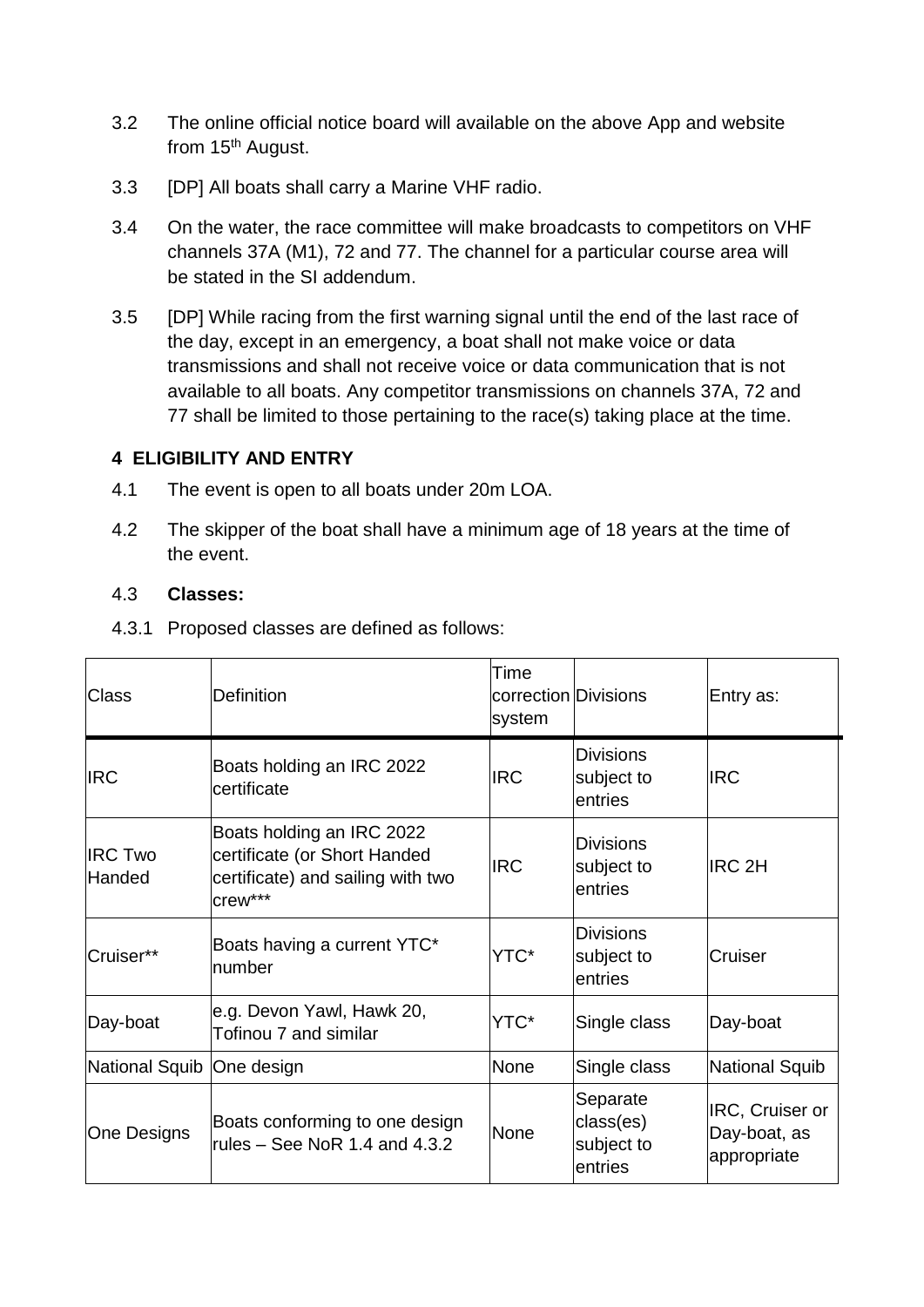- \* YTC is the South West Yacht Time Correction System Boats not yet having a current YTC number should apply online at [www.swytc.org.uk](http://www.swytc.org.uk/) before entering. This is a free of charge service.
- \*\* Cruisers may enter to sail with or without a spinnaker using the appropriate rating throughout the event. There will not be separate non spinnaker classes.
- \*\*\* Boats shall sail and comply with the same rating as their entry throughout the event.

**If you are unsure which type/group your boat falls into, please email [info@dartmouthsailingweek.com](mailto:info@dartmouthsailingweek.com)**

*Important Advisory Note: Classes, divisions and course allocation will be determined immediately before the event taking into account entry numbers, the range of time correction factors and boat types. This information will be available as stated in NoR2.*

- 4.3.2 The minimum number for any class will be at the OA's discretion. Entrants will be contacted by email if there are sufficient boats of a particular design to form a one design class.
- 4.3.3 The OA reserve the right to re-allocate any boat to the most suitable class or division.
- 4.3.4 If it is necessary to cancel a class, the entrant(s) will be offered the opportunity to change to another class if appropriate, or receive a full refund.

#### 4.4 **Entry**

4.4.1 To be considered an entry in the event, a boat shall complete all registration requirements and in particular **have, as appropriate, an IRC or YTC rating**  and pay all fees. Details on how to enter and pay are available online at [www.dartmouthsailingweek.com/how-to-enter](http://www.dartmouthsailingweek.com/how-to-enter)

In the event a late entry is applied for on-line and a rating is found to be not available, a 4% administration fee will be made (to cover payment charges) before a refund is made.

*Advisory note: Near to the event, applicants for a YTC rating should allow at least three working days for it to be processed.*

| Entry opens.                  | 1 <sup>st</sup> February 2022                     |
|-------------------------------|---------------------------------------------------|
| Discounted early entry closes | 00:01 on 1 <sup>st</sup> August                   |
| Standard entry closes         | 00:01 on 15 <sup>th</sup> August                  |
| Late entry                    | After 00:01 on 15 <sup>th</sup> August            |
| Entry closes                  | 17:00 on the day before<br>the first race entered |

4.4.2 The following dates shall apply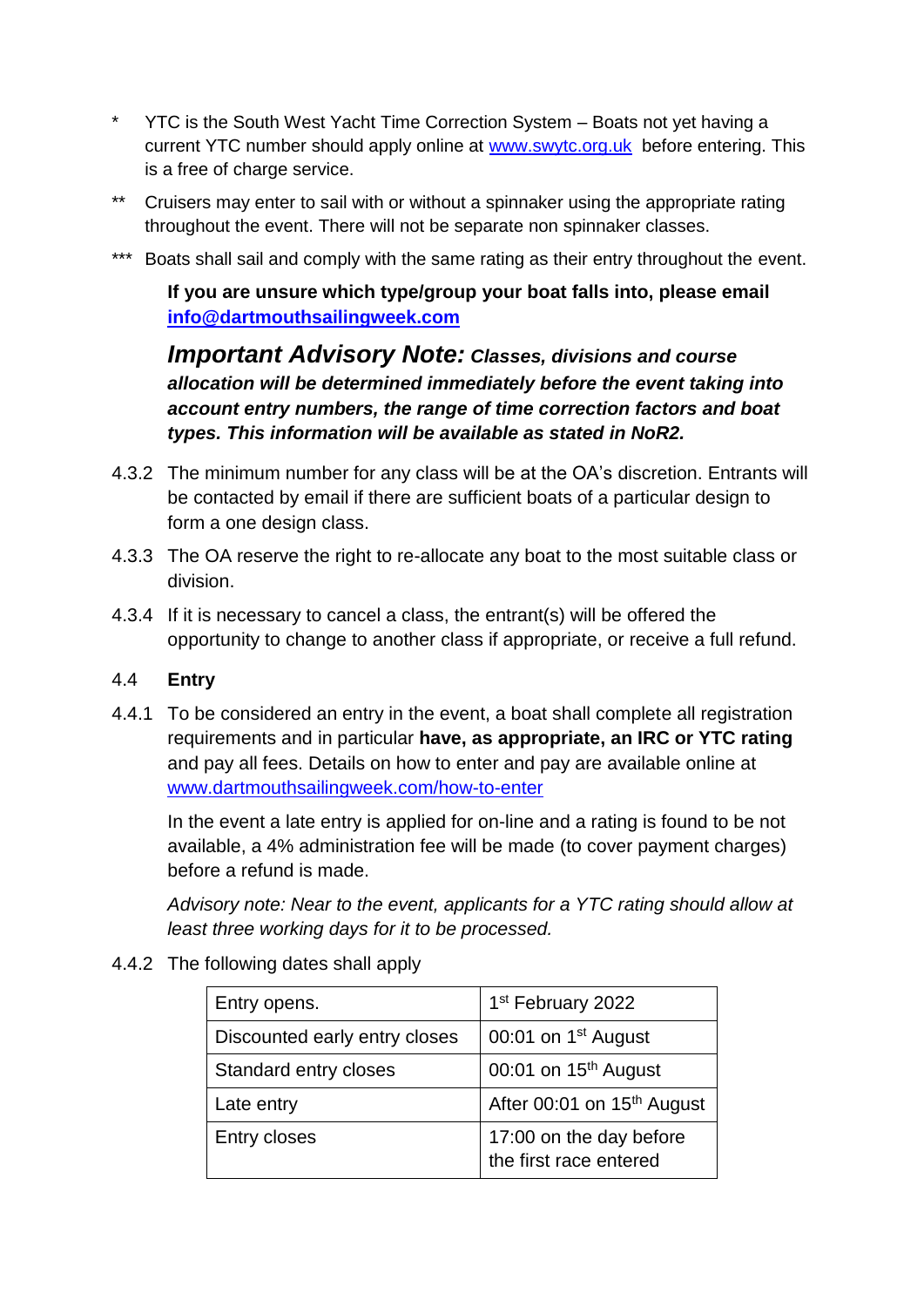- 4.5 **Late entries:** In addition to the entry fee, a late entry administration fee of £10 will be charged for each purchase. The latter fee will not apply to boats purchasing additional days on an existing discounted early or standard entry.
- 4.6 **Change of class**: A request to change class after entry (including a spinnaker/non spinnaker change) may be permitted at the discretion of the OA before 00:01 on 15<sup>th</sup> August. Thereafter a competitor initiated change may only be permitted in exceptional circumstances.
- 4.7 **Entry cancellations**: Prior to 00:01 on 1 st August a 4% administration fee (to cover payment charges) will be charged, thereafter 50% until 00:01 on 15th August. Refunds after the latter date will only be made in exceptional circumstances. In particular, a full refund, or the option to carry forward the entry to 2023, will be offered to competitors withdrawing because of a positive Covid-19 test or an official requirement to self-isolate.
- 4.8 **Event cancellation**: If for any reason this event is cancelled, (excluding abandonment by the Race Committee), entrants will be offered the options of a full refund or to carry over their entry to 2023.
- 4.9 [DP] **Rating changes by the Rating Authority**: In the event of a rating change after an entry has been submitted, boats shall notify the OA as soon as possible and no later than 00:01 on15<sup>th</sup> August. No alteration to a rating will be accepted after this date, except as a result of a rating protest, or to correct Rating Authority errors. Failure to notify a rating change may result in a penalty.

## **5 FEES**

The entry fee is determined by LOA and is irrespective of the class or division a boat will be allocated to.

| <b>LOA</b><br>(see below this<br>table for LOA | <b>Discounted Early Entry</b><br>(If fee received by 00:01 on<br>1 <sup>st</sup> August) |           | <b>Standard Entry</b> | Late Entry<br>(See also<br>NoR 4.5) |
|------------------------------------------------|------------------------------------------------------------------------------------------|-----------|-----------------------|-------------------------------------|
| definitions)                                   | Daily Fee (per day<br>up to 3 days)                                                      | 4-day Fee | Daily Fee             | Daily Fee                           |
| Over 12.5m                                     | £48                                                                                      | £180      | £60                   | £60                                 |
| Over 10m to 12.5m                              | £44                                                                                      | £165      | £55                   | £55                                 |
| Over 7.5 to 10m                                | £40                                                                                      | £150      | £50                   | £50                                 |
| Over 6m to 7.5m                                | £36                                                                                      | £135      | £45                   | £45                                 |
| <b>6m and under</b>                            | £20                                                                                      | £75       | £25                   | £25                                 |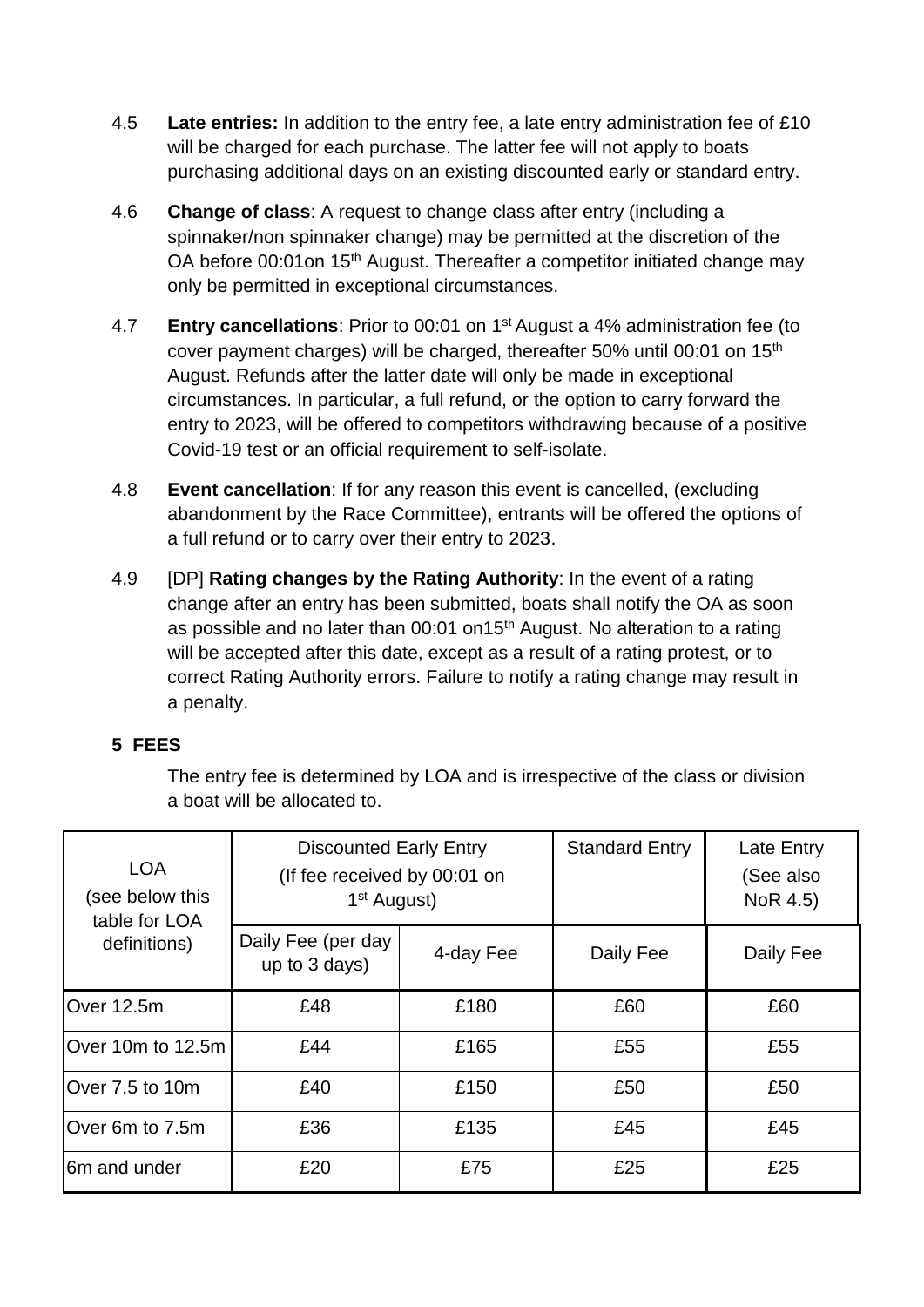For IRC the LOA to determine the entry fee shall be the LH measurement specified on the boats rating certificate.

For all other classes the LOA to determine the entry fee shall be the length of a box the hull would fit into, excluding pulpit, pushpit, bowsprits and transom hung rudders.

### **6 CREW LIMITATIONS**

IRC classes - see NoR 1.3.2 (d) and (e).

One design classes – see NoR 1.4.2.

## **7 ADVERTISING**

- 7.1 Advertising may be displayed in accordance with the World Sailing Advertising Code.
- 7.2 Boats may be requested to display advertising chosen and supplied by the organising authority.

#### **8 SCHEDULE**

- 8.1 **Briefing:** A briefing will be held at RDYC at 19:00 on Wednesdav 24<sup>th</sup> August. The briefing may be available on request via Zoom for those unable to attend in person.
- 8.2 **Dates of racing:** Thursday 25<sup>th</sup> to Sunday 28<sup>th</sup> August inclusive.

#### 8.3 **Number of races:**

| Races          | <b>Scheduled</b> | Maximum | Bay Race<br>(see NoR $8.4$ ) |
|----------------|------------------|---------|------------------------------|
| Number per day |                  |         |                              |

8.4 **Bay Race:** Either on Friday or Saturday boats may sail a longer coastal race (The Bay Race). On that day they will sail one race only, but for scoring purposes, it will count as two races - See section 12 of this NoR for full details of the scoring. The Bay Race may not be held for any reason deemed appropriate by the Race Committee. The Race Committee's decision to run the Bay Race is final and shall not be subject to redress – this amends RRS 62.1(a).

*Advisory note: The Bay Race course for Dayboats and Squibs will be closer to the river mouth than that traditionally held for larger boats.*

- 8.5 The earliest scheduled time of the warning signal for each day is 10:25.
- 8.6 On the last scheduled day of racing no warning signal will be made after 13:55.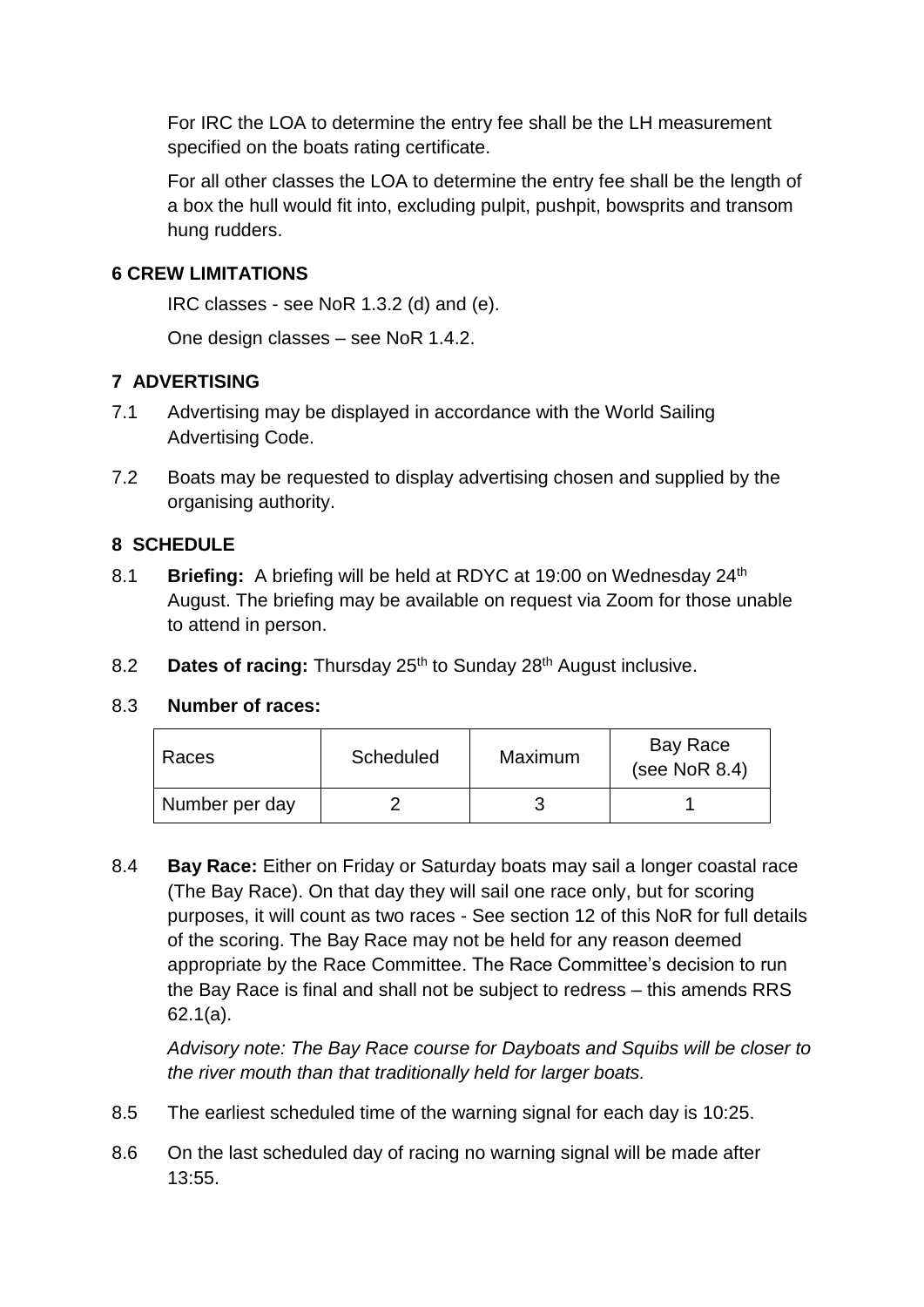#### **9 THE VENUE**

- 9.1 NoR Appendix A shows the plan of the event venue.
- 9.2 NoR Appendix B shows the location of the racing areas.

#### **10 THE COURSES**

- 10.1 There may be up to three course areas in Start Bay.
- 10.2 At the Race Officer's discretion windward/leeward or triangle + windward/leeward courses will be laid. Gates may be used at the leeward end of the course.
- 10.3 The Bay Race (see NoR 8.4) may be round navigational marks and fixed and specially laid racing marks in Start Bay.

*Advisory note: In the event of lack of wind and/or adverse tide, boats must make their own way to and from the race areas either under their own engine power, or by pre-arranged tow from their own support boat or another competitor. Boats involved in race management are not available to tow competitors.*

#### **11 HEARING REQUESTS**

Registration of a Hearing Request will be possible via mobile phone or tablet

using the Racing Rules of Sailing App

Competitors will be encouraged to use this facility whenever possible.

Hearing Request forms will also be available from the OA.

#### **12 SCORING**

12.1 For scoring purposes the Bay Race shall count as two races with equal placing; e.g. a boat finishing second in the race will receive two individual second place scores. As defined in 12.2 below, one or both scores may be excluded to arrive at a boats series score.

#### 12.2 **Event Series:**

- (a) One race is required to be completed to constitute a series.
- (b) When four or fewer races have been completed, a boat's series score shall be the total of her race scores.
- (c) When five or six races have been completed, a boat's series score shall be the total of her race scores excluding her worst score.
- (d) When more than six races have been completed, a boat's series score shall be the total of her race scores excluding her worst two scores.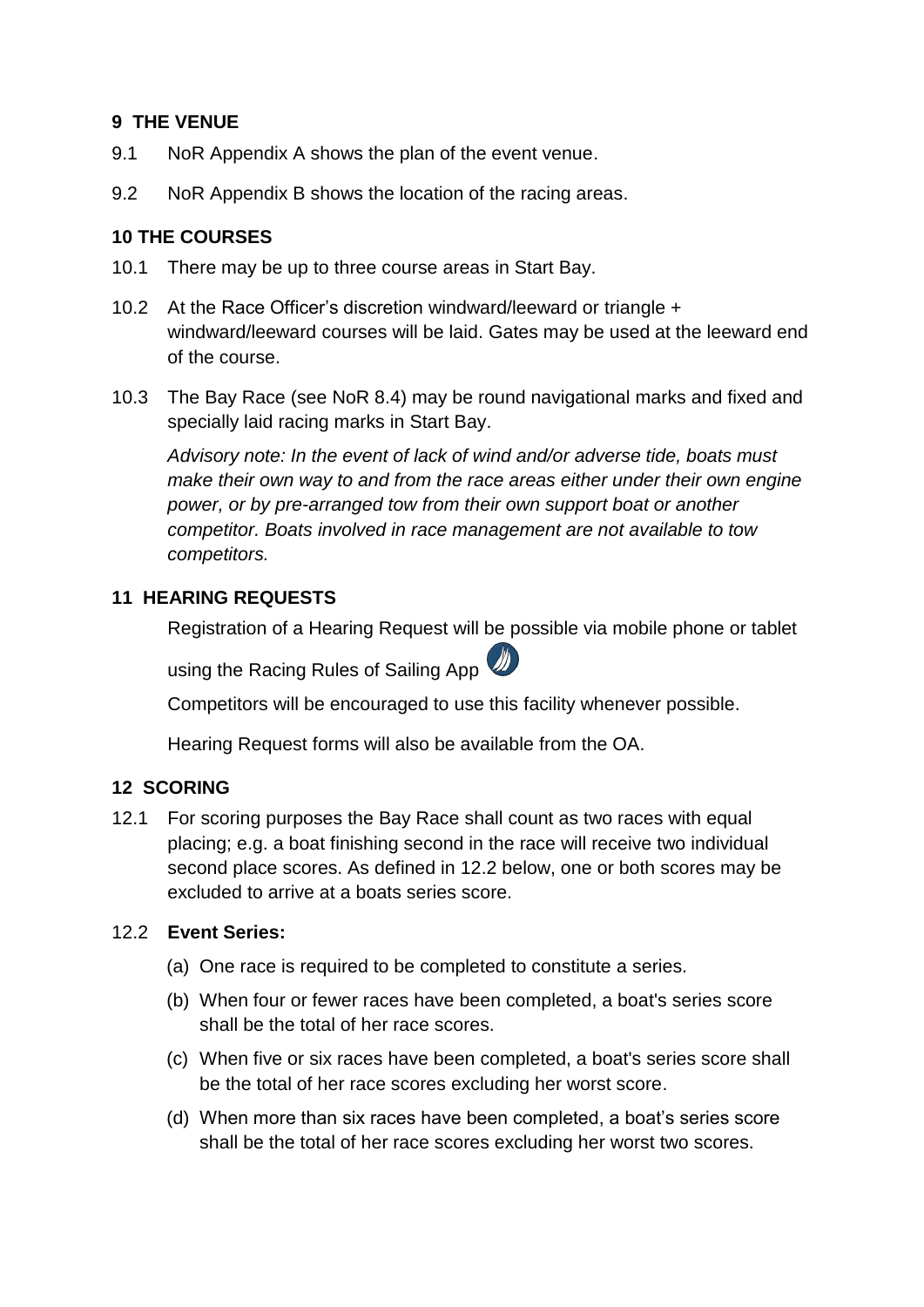#### 12.3 **Event Overall Trophies:**

- 12.3.1 Short handed IRC boats will be eligible for overall IRC trophies.
- 12.3.2 A boat's series score shall be used, except if one division has fewer races to count for their series score, then the lesser number of races will be used to compare the series scores of all boats in the divisions competing for the trophy i.e. one or more divisions may exclude their next worst score(s) until the races completed are equalised.
- 12.3.3 For Overall Trophies RRS A8.2 shall not be used. If a tie remains after the implementation of RRS A8.1, the trophy shall be shared.
- 12.4 Trophies designated for Royal Dart Yacht Club or Dartmouth Yacht Club boats will be awarded on the basis of the home club declared on the entry form. Only one home club is permissible.

#### **13 BERTHING**

- 13.1 Harbour dues, (but not berthing fees) will be waived by Dart Harbour (the harbour authority) from Wednesday to Sunday night inclusive.
- 13.2 Berthing arrangements are the responsibility of the boat owner or their representative.

*Advisory note: Berthing provider information is available at: [www.dartmouthsailingweek.com/Competitors-information.](http://www.dartmouthsailingweek.com/Competitors-information)*

#### **14 HAUL-OUT & DIVING RESTRICTIONS**

[DP] Boats shall not be hauled out during the event except with and according to the terms of written permission of the OA. This restriction also applies to the use of underwater breathing apparatus around boats between the preparatory signal of the first race and the end of the event.

*Advisory note: The use of underwater breathing apparatus at any time requires Harbour Authority approval.*

#### **15 DATA PROTECTION**

The personal information you provide to the organizing authority will be used to facilitate your participation in the event. If you have agreed to be bound by the Racing Rules of Sailing and the other rules that govern the event (the rules), the legal basis for processing that personal information is contract. If you are not bound by the rules, the legal basis for processing that personal information is legitimate interest. Your personal information will be stored and used in accordance with the organizing authority's privacy policy. When required by the rules, personal information may be shared with the RYA, your national authority and/or World Sailing. The results of the event and the outcome of any hearing or appeal may be published.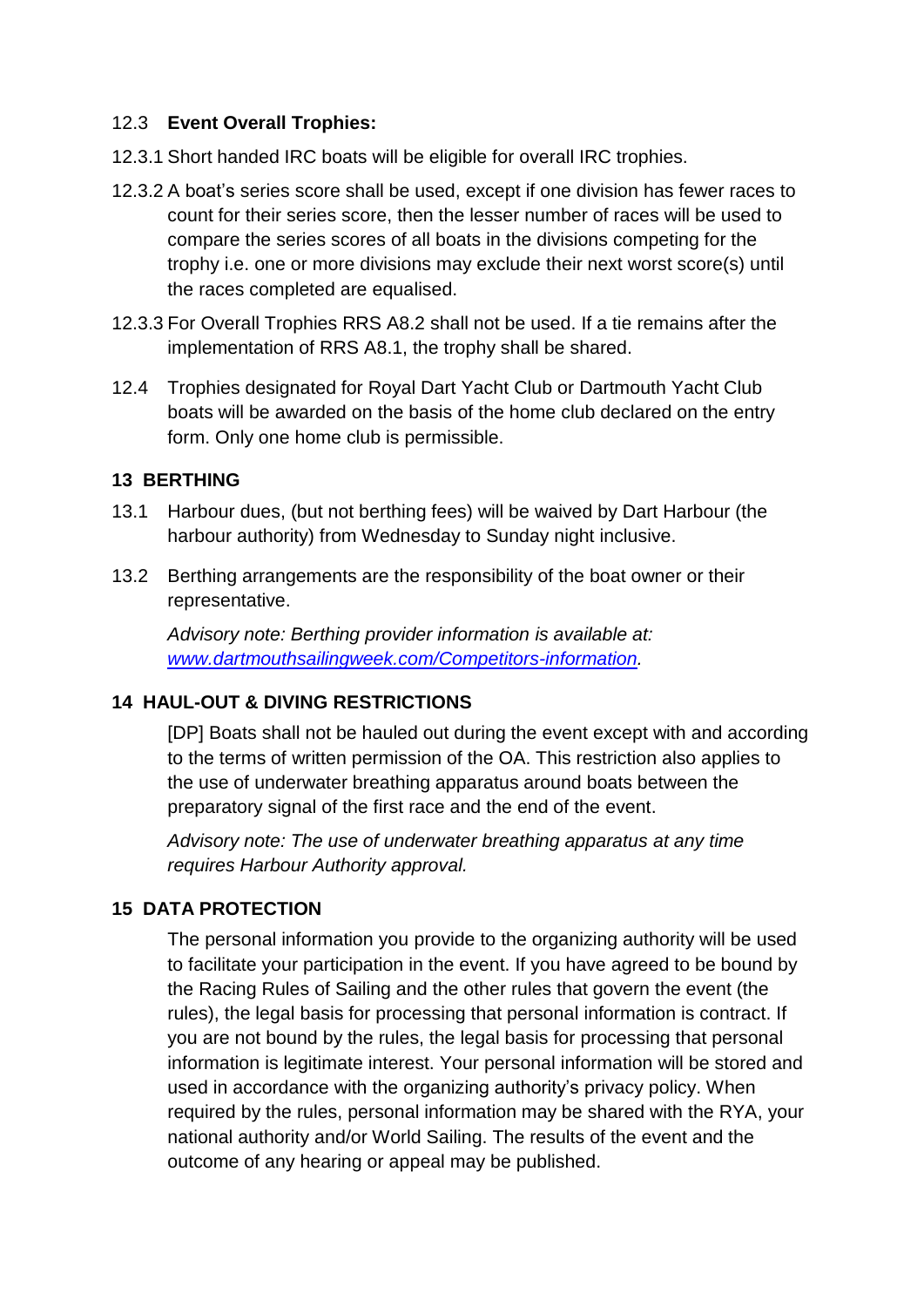#### **16 RIGHTS TO USE THE NAME AND LIKENESS**

By participating in this event, competitors automatically grant to the organising authority the right to make use and show, at their discretion, any photograph, audio and video recordings and other reproduction of them made at the venue or on the water from the time of their arrival at the venue, until their final departure, without compensation.

#### **17 RISK STATEMENT**

Rule 4 of the Racing Rules of Sailing states: "The responsibility for a boat's decision to participate in a race or to continue racing is hers alone."

Sailing is by its nature an unpredictable sport and therefore inherently involves an element of risk. By taking part in the event, each competitor agrees and acknowledges that:

- (a) They are aware of the inherent element of risk involved in the sport and accept responsibility for the exposure of themselves, their crew and their boat to such inherent risk whilst taking part in the event.
- (b) They are responsible for the safety of themselves, their crew, their boat and their other property whether afloat or ashore.
- (c) They accept responsibility for any injury, damage or loss to the extent caused by their own actions or omissions.
- (d) Their boat is in good order, equipped to sail in the event and they are fit to participate.
- (e) The provision of a race management team, committee boats and other officials and volunteers by the event organiser does not relieve them of their own responsibilities.
- (f) It is their responsibility to familiarise themselves with any risks specific to this venue or this event drawn to their attention in any rules and information produced for the venue or event and to attend any safety briefing held for the event.

#### **18 INSURANCE**

Each participating boat shall be insured with valid third-party liability insurance with a minimum cover of £3 million per incident or the equivalent. Boats shall provide the OA with their insurance policy provider and policy number, at any time during the event if required to do so.

#### **19 PRIZES**

Daily and overall prizes will be awarded according to entries.

It is intended as far as is practicable to hold prize giving's on the same day as the race involved.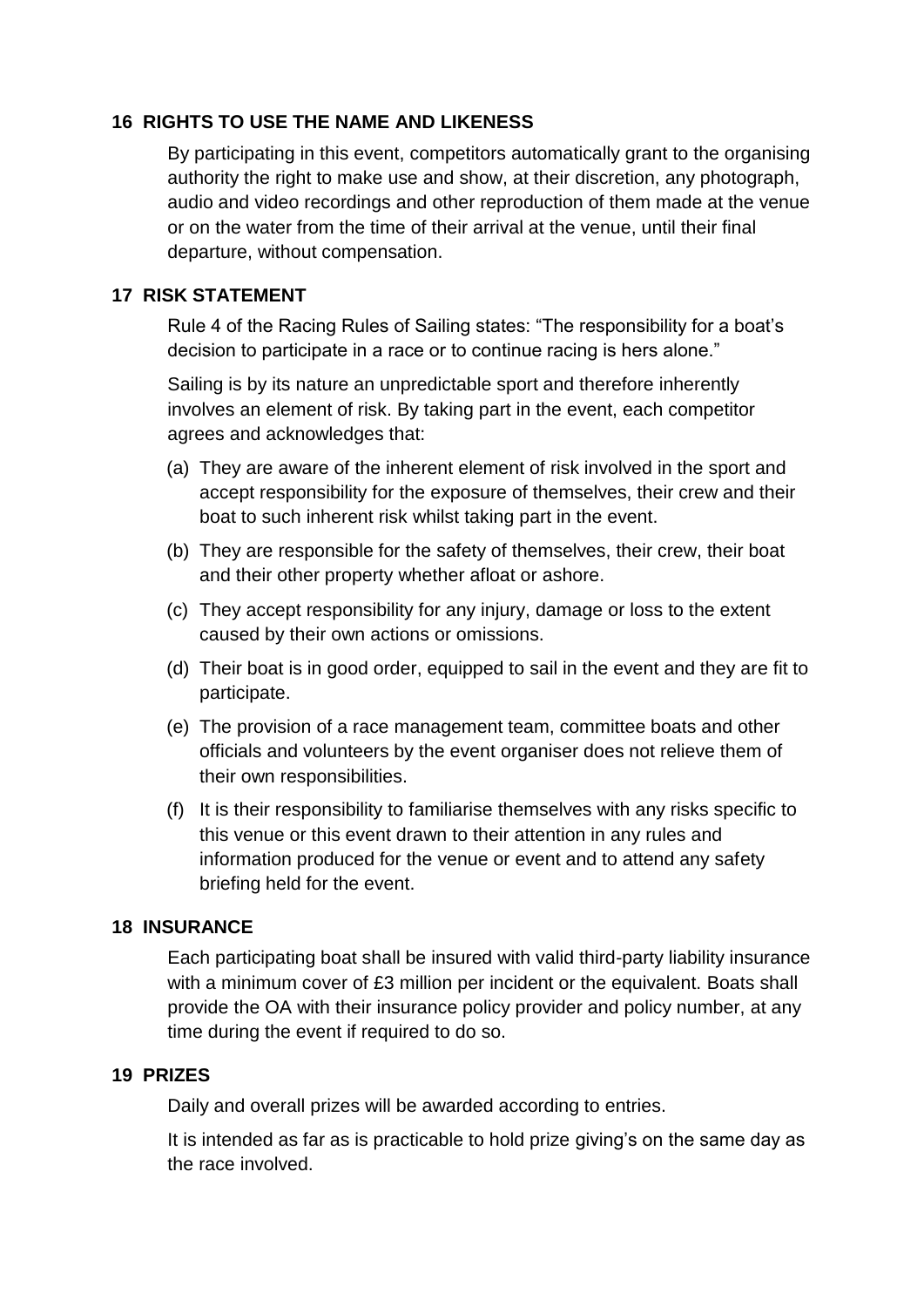#### **20 FURTHER INFORMATION**

For further information please contact the OA on 01803-752496 or email: [info@dartmouthsailingweek.com](mailto:info@dartmouthsailingweek.com)

An information and help desk will be available at RDYC at least during the following times:

| Day                                                  | Times          |
|------------------------------------------------------|----------------|
| Monday 22 <sup>nd</sup>                              | 11:00 to 16:00 |
| Tuesday 23rd                                         | 11:00 to 19:00 |
| Wednesday 24th                                       | 11:00 to 20:00 |
| Thursday 25 <sup>th</sup> to Sunday 28 <sup>th</sup> | 14:00 to 17:00 |

For telephone and email enquiries the Race Office will be open at least from 10:00 to 17:00 on Monday 22<sup>nd</sup> to Sunday 28<sup>th</sup> inclusive. Information is also available at [www.dartmouthsailingweek.com/Competitors-information](http://www.dartmouthsailingweek.com/Competitors-information) and [www.dartmouthsailingweek.com/faq](http://www.dartmouthsailingweek.com/faq)

[Return to top](#page-0-0)